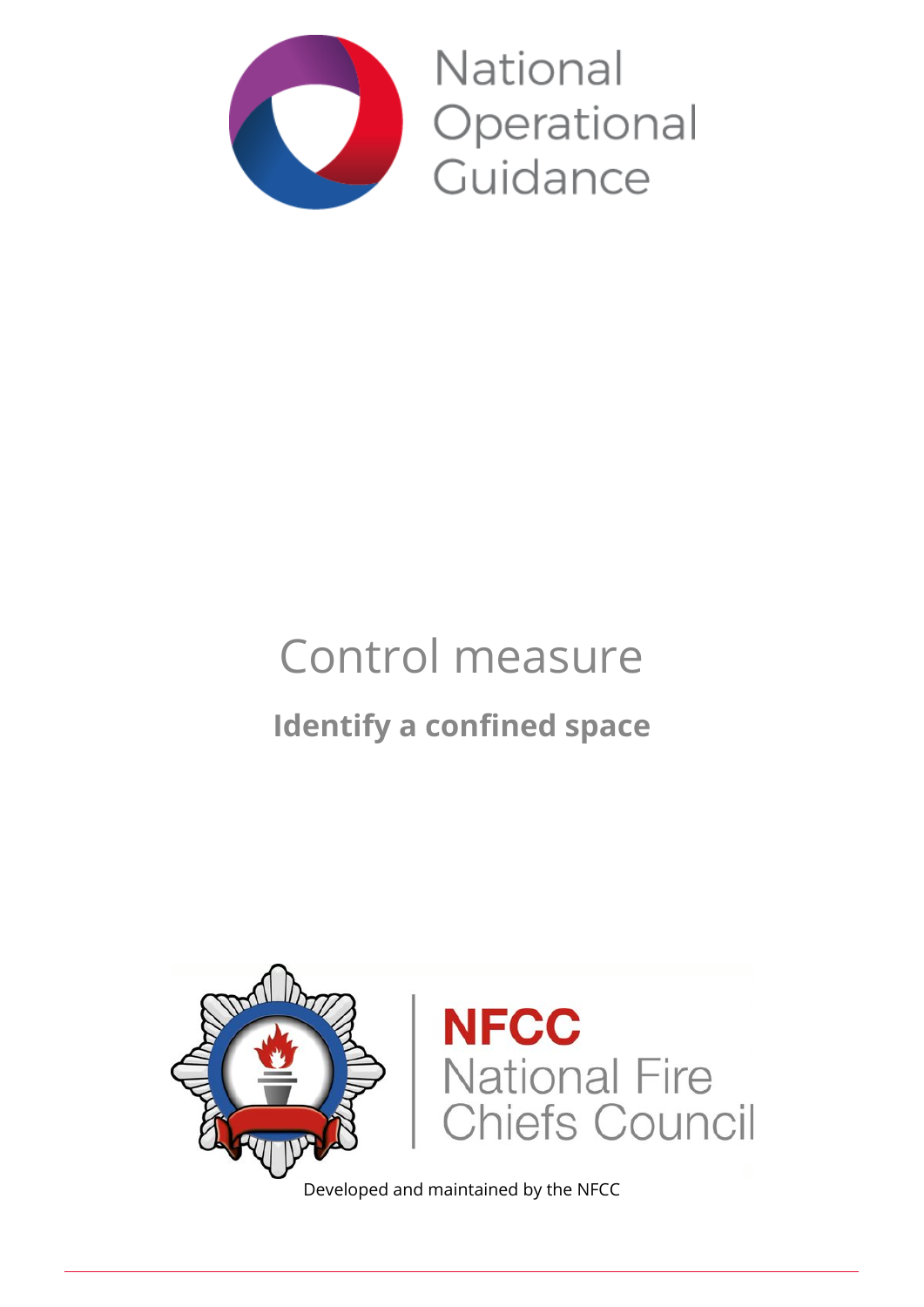



### Contents

|--|--|--|--|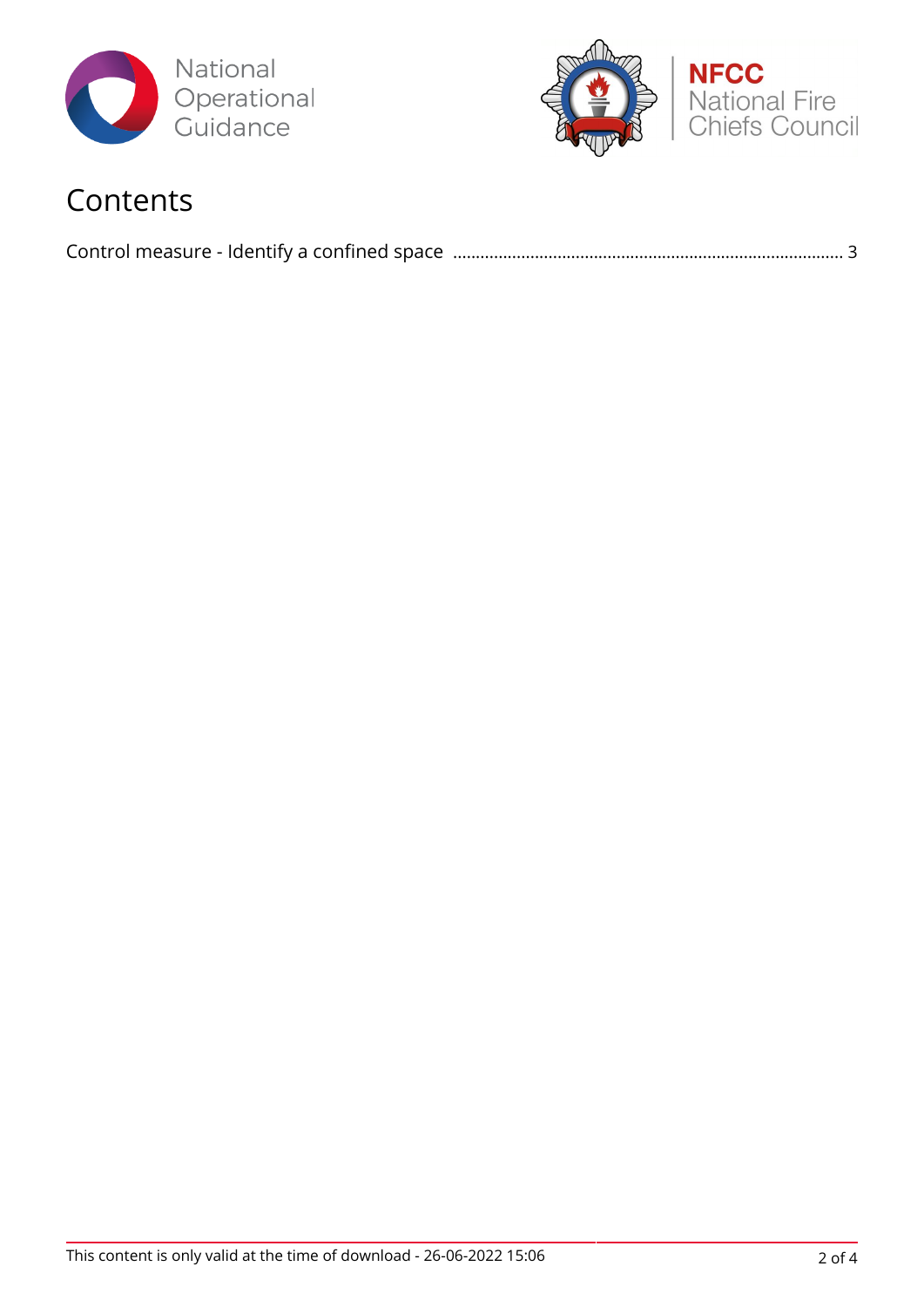





## Control measure - Identify a confined space

### **TRAINING SPECIFICATION**

#### **Knowledge and understanding**

| <b>Control measure element</b>         | <b>Learning outcome</b>                                                                                                             |
|----------------------------------------|-------------------------------------------------------------------------------------------------------------------------------------|
| Common types of confined spaces        | Understand:<br>• The most common types of confined spaces<br>• Why it is not always easy to identify a confined space               |
| Regulations                            | Understand:<br>• The relevant Confined Spaces Regulations                                                                           |
| Decision-making and risk<br>assessment | Understand:<br>• How to use decision-making for confined spaces<br>• How to use appropriate risk assessments for confined<br>spaces |
| Information gathering                  | Understand:<br>• How to identify a confined space in industrial contexts                                                            |
| Joint on-site training                 | Understand:<br>• The benefits of using joint on-site training to identify<br>potential confined spaces in an industrial context     |

#### **Practical application**

| <b>Control measure element</b> | <b>Learning outcome</b>                                                                                                            |
|--------------------------------|------------------------------------------------------------------------------------------------------------------------------------|
| Joint on-site training         | Understand:<br>• The benefits of using joint on-site training to<br>identify potential confined spaces in an industrial<br>context |